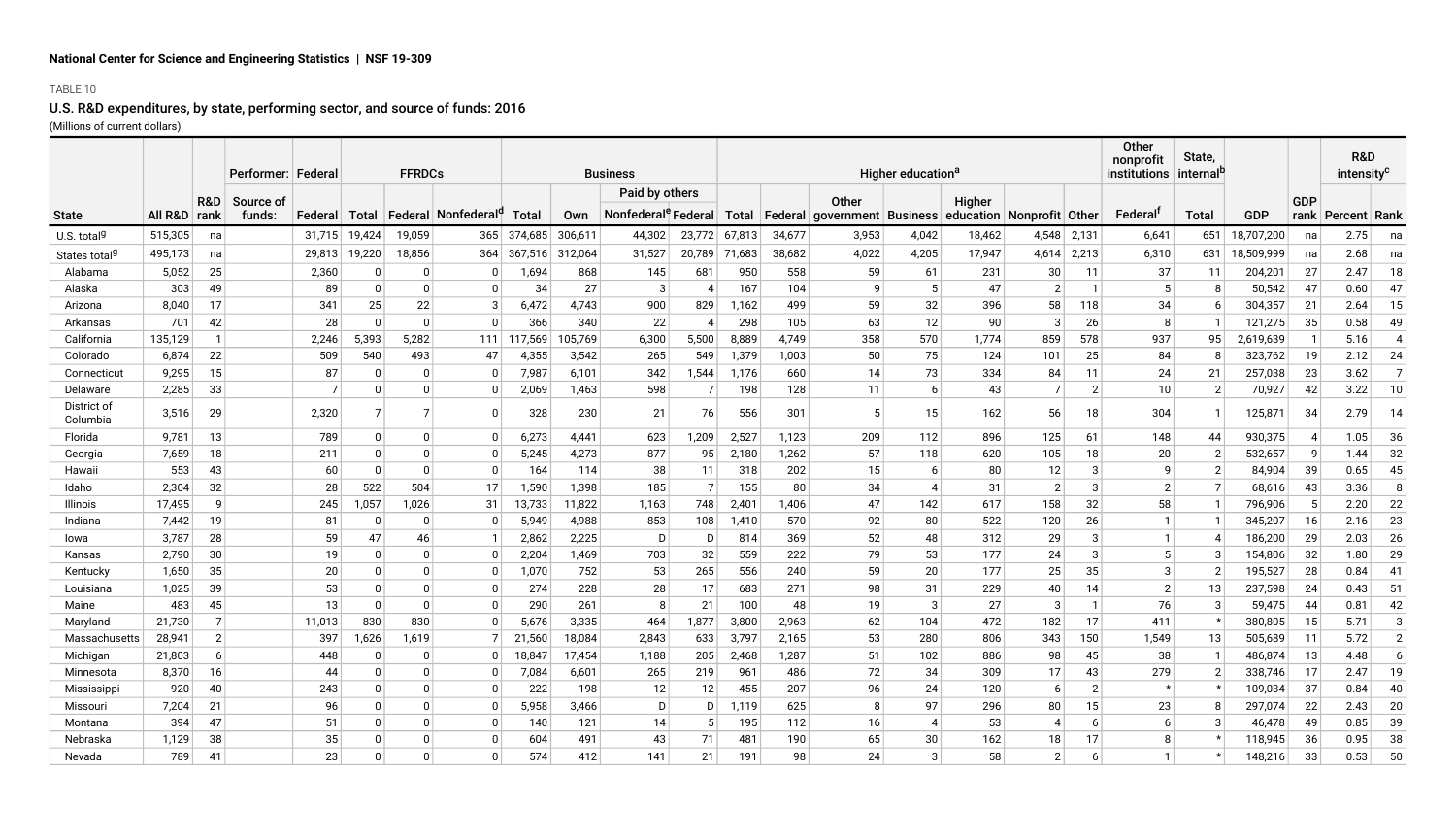## **National Center for Science and Engineering Statistics | NSF 19-309**

## TABLE 10

## U.S. R&D expenditures, by state, performing sector, and source of funds: 2016 (Millions of current dollars)

|                                    |              |                | Performer: Federal |         |              | <b>FFRDCs</b> |                                        | <b>Business</b> |           |                                 |                | Higher education <sup>a</sup> |       |                                                        |                |        |                |         | Other<br>nonprofit<br>institutions internal <sup>b</sup> | State,       |            |                | <b>R&amp;D</b><br>intensity <sup>c</sup> |    |
|------------------------------------|--------------|----------------|--------------------|---------|--------------|---------------|----------------------------------------|-----------------|-----------|---------------------------------|----------------|-------------------------------|-------|--------------------------------------------------------|----------------|--------|----------------|---------|----------------------------------------------------------|--------------|------------|----------------|------------------------------------------|----|
|                                    |              | R&D            | Source of          |         |              |               |                                        |                 |           | Paid by others                  |                |                               |       | Other                                                  |                | Higher |                |         |                                                          |              |            | <b>GDP</b>     |                                          |    |
| <b>State</b>                       | All R&D rank |                | funds:             | Federal | Total        |               | <b>Federal Nonfederal</b> <sup>q</sup> | Total           | Own       | Nonfederal <sup>e</sup> Federal |                | Total                         |       | Federal  government   Business   education   Nonprofit |                |        |                | ∣ Other | Federal                                                  | <b>Total</b> | <b>GDP</b> |                | rank   Percent   Rank                    |    |
| New<br>Hampshire                   | 2.344        | 31             |                    | 42      | 0            | <sup>0</sup>  |                                        | 1,919           | 767       | 265                             | 886            | 380                           | 234   | 5                                                      | 15             | 104    | 15             |         | 3                                                        | $\star$      | 77,843     | 40             | 3.01                                     | 12 |
| New Jersey                         | 17,564       | 8              |                    | 581     | 82           | 81            |                                        | 15,715          | 12,902    | 2,547                           | 266            | 1,158                         | 608   | 99                                                     | 43             | 333    | 64             | 11      | 27                                                       | 2            | 576,228    | -8             | 3.05                                     | 11 |
| <b>New Mexico</b>                  | 6.306        | 24             |                    | 627     | 4.781        | 4,720         | 62                                     | 487             | 323       | 24                              | 140            | 375                           | 240   | 25                                                     |                | 83     | 12             | -8      | 34                                                       | $\mathbf{1}$ | 93.242     | 38             | 6.76                                     |    |
| New York                           | 23,212       | $\overline{4}$ |                    | 236     | 579          | 563           | 16                                     | 15,714          | 13,454    | 1,211                           | 1,049          | 6,090                         | 3,109 | 277                                                    | 459            | 1,511  | 499            | 235     | 356                                                      | 237          | 1,500,152  |                | 1.55                                     | 30 |
| <b>North Carolina</b>              | 13,415       | 11             |                    | 312     | $\Omega$     |               |                                        | 10,064          | 7,226     | 2.644                           | 194            | 2,938                         | 1,663 | 148                                                    | 356            | 564    | 171            | 37      | 83                                                       | 18           | 518,378    | 10             | 2.59                                     | 17 |
| North Dakota                       | 515          | 44             |                    | 32      | 0            |               |                                        | 254             | 237       | 15                              | $\overline{2}$ | 227                           | 78    | 62                                                     | 11             | 68     | $\overline{2}$ | 5       | $\overline{2}$                                           | -1           | 53,328     | 46             | 0.97                                     | 37 |
| Ohio                               | 11.991       | 12             |                    | 712     | $\mathbf{0}$ |               |                                        | 8,892           | 6,366     | 2,029                           | 497            | 2,193                         | 1,315 | 89                                                     | 190            | 436    | 127            | 35      | 192                                                      | 2            | 624,372    |                | 1.92                                     | 27 |
| Oklahoma                           | 1,371        | 37             |                    | 148     | $\mathbf{0}$ |               |                                        | 692             | 642       | 41                              | 9              | 489                           | 197   | 69                                                     | 37             | 166    | 10             | q       | 40                                                       | $\star$      | 181.480    | 30             | 0.76                                     | 44 |
| Oregon                             | 7,382        | 20             |                    | 69      | $\Omega$     | O             |                                        | 6,523           | 6,316     | 120                             | 87             | 759                           | 496   | 60                                                     | 35             | 102    | 50             | 16      | 20                                                       | 10           | 227,032    | 25             | 3.25                                     | q  |
| Pennsylvania                       | 17,420       | 10             |                    | 704     | 146          | 146           |                                        | 12,300          | 11,161    | 961                             | 178            | 3,951                         | 2,282 | 87                                                     | 218            | 1.042  | 215            | 107     | 313                                                      | -6           | 723,962    |                | 2.41                                     | 21 |
| Rhode Island                       | 1,641        | 36             |                    | 237     | $\Omega$     | U             |                                        | 875             | 822       | 17                              | 36             | 463                           | 209   | 13                                                     | 8              | 212    | 17             | 4       | 66                                                       | $\star$      | 57,507     | 45             | 2.85                                     | 13 |
| South Carolina                     | 2,276        | 34             |                    | 115     | 126          | 126           |                                        | 1,301           | 1,146     | 92                              | 63             | 687                           | 297   | 32                                                     | 45             | 282    | 20             | 10      | 22                                                       | 25           | 210,876    | 26             | 1.08                                     | 35 |
| South Dakota                       | 289          | 51             |                    | 16      | $\Omega$     | n             |                                        | 151             | 135       | 11                              | -5             | 107                           | 52    | 22                                                     | $\overline{2}$ | 23     | -6             |         | 14                                                       | $\star$      | 48,652     | 48             | 0.59                                     | 48 |
| Tennessee                          | 4,545        | 26             |                    | 241     | 1,284        | 1,251         | 32                                     | 1,610           | 1,383     | 189                             | 37             | 1,092                         | 640   | 30                                                     | 52             | 309    | 42             | 18      | 316                                                      | 3            | 332,094    | 18             | 1.37                                     | 33 |
| Texas                              | 23,431       | $\mathbf{3}$   |                    | 681     | q            |               |                                        | 17,353          | 14,913    | 1,742                           | 698            | 5,257                         | 2,053 | 867                                                    | 340            | 1,330  | 424            | 243     | 127                                                      | 4            | 1,601,517  | $\overline{2}$ | 1.46                                     | 31 |
| Utah                               | 4,157        | 27             |                    | 112     | $\mathbf{0}$ |               |                                        | 3,453           | 2,876     | 169                             | 408            | 573                           | 388   | 23                                                     | 42             | 83     | 23             | 16      |                                                          | 18           | 157,404    | -31            | 2.64                                     | 16 |
| Vermont                            | 376          | 48             |                    |         | <sup>0</sup> | U             |                                        | 248             | 230       | 10                              | 7              | 121                           | 87    |                                                        | 3              | 23     | -6             |         | 0                                                        | $\star$      | 31,292     | -51            | 1.20                                     | 34 |
| Virginia                           | 9,333        | 14             |                    | 2.703   | 1.252        | 1,227         | 25                                     | 3,773           | 2,240     | 330                             | 1.202          | 1,463                         | 736   | 80                                                     | 78             | 462    | 61             | 45      | 128                                                      | 14           | 491,221    | -12            | 1.90                                     | 28 |
| Washington                         | 22,902       | 5              |                    | 200     | 915          | 904           | 10                                     | 19,673          | 19,001    | 488                             | 183            | 1,646                         | 1,099 | 67                                                     | 58             | 236    | 132            | 55      | 454                                                      | 14           | 476,934    | 14             | 4.80                                     |    |
| West Virginia                      | 450          | 46             |                    | 55      | 0            |               |                                        | 182             | 157       | 6                               | 19             | 199                           | 86    | 14                                                     | 12             | 67     | -6             | 15      | 11                                                       | 2            | 72,569     | 41             | 0.62                                     | 46 |
| Wisconsin                          | 6.517        | 23             |                    | 61      | $\Omega$     |               |                                        | 4.972           | 4,387     | 514                             | 71             | 1,459                         | 717   | 89                                                     | 43             | 445    | 119            | 46      | 20                                                       | 6            | 314,247    | 20             | 2.07                                     | 25 |
| Wyoming                            | 292          | 50             |                    |         | $\Omega$     |               | $\Omega$                               | 172             | 164       |                                 | $\overline{2}$ | 112                           | 64    | 26                                                     |                | 15     | $\overline{2}$ |         |                                                          | 3            | 37,925     | 50             | 0.77                                     | 43 |
| U.S.<br>undistributed <sup>h</sup> | 8,009        | na             |                    | 836     |              |               |                                        | 7.173           | 5,664     | D                               | D              |                               |       |                                                        |                |        | $\Omega$       |         | n                                                        |              | O          | na             | na                                       | na |
| Puerto Rico                        | 127          | na             |                    |         | 0            | $\Omega$      | $\Omega$                               | NA              | <b>NA</b> | <b>NA</b>                       | <b>NA</b>      | 121                           | 84    | 3                                                      |                | 27     |                |         |                                                          | <b>NA</b>    | 105,035    | na             | <b>NA</b>                                | na |
| Other                              | 223          | na             |                    | 193     | $\Omega$     |               |                                        | $\Omega$        | $\Omega$  | $\Omega$                        |                | 29                            | 28    |                                                        |                |        |                |         |                                                          | na           | na         | na             | na                                       | na |

\* = < \$0.5 million; D = data withheld to avoid disclosing operations of individual companies; na = not applicable; NA = not available.

FFRDC = federally funded research and development center; GDP = gross domestic product.